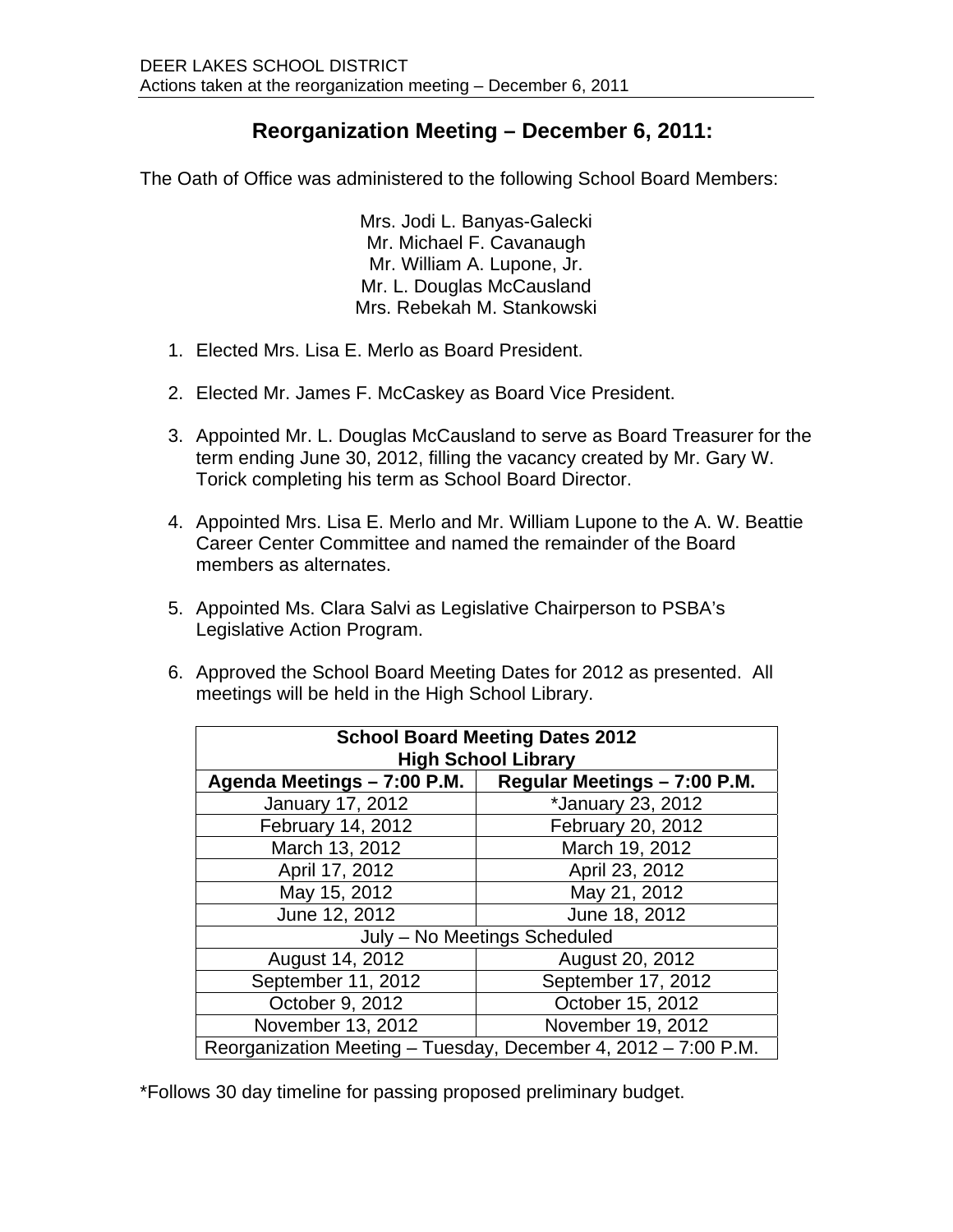7. Approved retaining Raymond F. Sekula as school district solicitor. Solicitor Sekula's hourly rate is \$125.00, and \$500 per month retainer.

## **Regular Meeting – December 6, 2011:**

- 1. Voted on the following **Business and Finance** items as listed:
	- Approved a \$1,500 contribution to the Deer Lakes Safety Committee to be used as designated by the Committee;
	- Approved the Agenda Meeting Minutes from November 15, 2011 and the Regular Meeting Minutes from November 21, 2011;
	- Approved the general fund bills for payment;
	- Authorized the Business Office to pay bills in December that are received after the December meeting;
	- Authorized to place out for bid the repair of the High School Stadium Field;
	- Approved the Valley News Dispatch as the District's source for public notification;
	- Approved the change order for McElroy Paving Company, Inc. -Original Contract \$422,300; Change Order \$112,982; Adjusted Contract \$309,318;
	- Approved the following payment out of the Capital Reserve Fund: McElroy Paving Company, Current Amount Due: \$ 15,465.90;
	- Reimbursed the General Fund an amount of \$456,099.63 from the Capital Reserve Fund in order to record the High School Construction and Paving Program out of the Capital Reserve Funds;
	- **Informational Item:** Dr. Dean A. Casello will attend the 2012 Pennsylvania Association of Rural and Small Schools at State College, PA, April 25 - 27, 2012, at an approximate cost of \$700;
	- Approved address changes for the District Central Office, Deer Lakes High School, Deer Lakes Middle School and East Union Intermediate Center eliminating post office boxes with the Russellton Post Office and establishing physical addresses with the Cheswick Post Office as follows: Central Office - 19 East Union